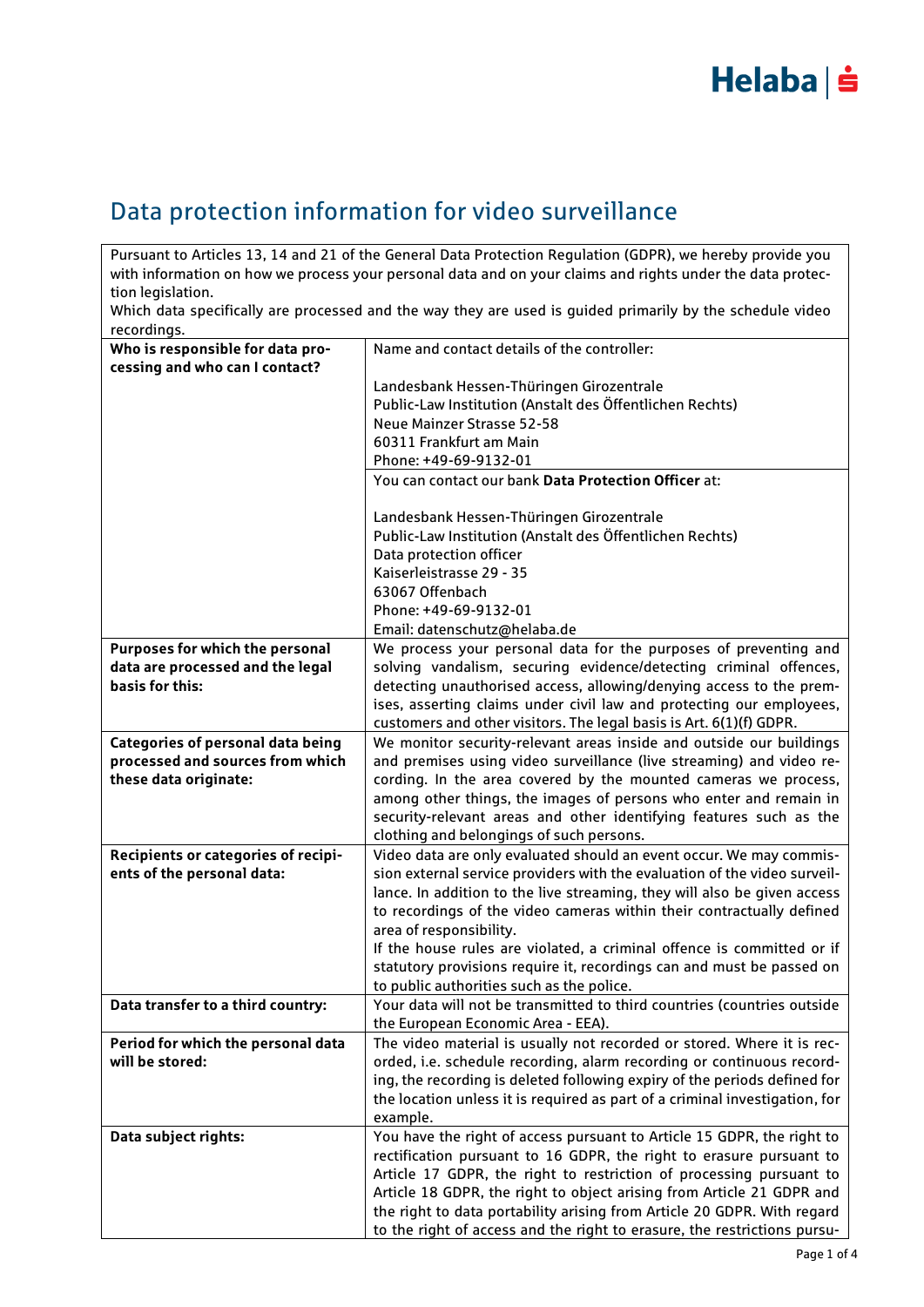# Helaba | s

|                                                                          | ant to Sections 34 and 35 of the German Federal Data Protection Act<br>(BDSG) apply.                                                                                                                                                  |
|--------------------------------------------------------------------------|---------------------------------------------------------------------------------------------------------------------------------------------------------------------------------------------------------------------------------------|
|                                                                          | In addition, you have the right to lodge a complaint with a competent<br>data protection supervisory authority (Article 77 GDPR in conjunction<br>with Section 19 BDSG).                                                              |
|                                                                          | Since 1 October 2020, the competent supervisory authority for Helaba<br>has been as follows:                                                                                                                                          |
|                                                                          | The State Commissioner for Data Protection and Information Security<br>of the State of Thuringia<br>Hässlerstrasse 8                                                                                                                  |
|                                                                          | 99096 Erfurt<br>Phone: +49-57-311-2900                                                                                                                                                                                                |
|                                                                          | +49-57-311-2904<br>Fax:                                                                                                                                                                                                               |
|                                                                          | Email: poststelle@datenschutz.thueringen.de                                                                                                                                                                                           |
|                                                                          | Pursuant to Section 2 (1) of the Treaty on the Formation of a Joint<br>Savings Bank Organization Hesse-Thuringia, the responsibility of the<br>supervisory authority shall alternate between Hesse and Thuringia<br>every four years. |
|                                                                          | 1 January 2024 onwards:<br>The Hesse Commissioner for Data Protection and Freedom of Infor-                                                                                                                                           |
|                                                                          | mation<br><b>Gustav-Stresemann-Ring 1</b>                                                                                                                                                                                             |
|                                                                          | 65189 Wiesbaden<br><b>Credit Institutions Department</b>                                                                                                                                                                              |
|                                                                          | Phone: +49-0611-1408-0                                                                                                                                                                                                                |
|                                                                          | +49-0611-1408-900-901<br>Fax:                                                                                                                                                                                                         |
|                                                                          | Email: poststelle@datenschutz.hessen.de                                                                                                                                                                                               |
|                                                                          | You may withdraw your consent to the processing of your personal<br>data at any time. The same applies to the withdrawal of declara-                                                                                                  |
|                                                                          | tions of consent issued to us before the EU General Data Protection                                                                                                                                                                   |
|                                                                          | Regulation came into force, i.e. before 25 May 2018. Please note<br>that the withdrawal applies with future effect and does not affect<br>processing undertaken before the withdrawal.                                                |
| Note if processing is based on Art.                                      | We process the above-mentioned personal data in the prevailing in-                                                                                                                                                                    |
| 6(1)(f), the legitimate interests                                        | terest in order to protect against and fend off criminal offences such as                                                                                                                                                             |
| pursued by a controller or a third<br>party:                             | robbery, theft, kidnapping, arson, damage to property, trespass, to<br>protect the property of our employees, customers and visitors and to                                                                                           |
|                                                                          | safeguard our equipment.                                                                                                                                                                                                              |
| Information on whether a duty ex-<br>ists to make available the personal | You make your data available by being in the coverage area of video<br>surveillance equipment.                                                                                                                                        |
| data:                                                                    | We affix notes at places where we deploy video surveillance to alert                                                                                                                                                                  |
|                                                                          | you to its use.<br>In areas where video surveillance is a legal requirement we are unable                                                                                                                                             |
|                                                                          | to make available your data (video surveillance) to you even if you                                                                                                                                                                   |
|                                                                          | explicitly request it. In all other areas, video surveillance may be dis-<br>pensed with provided that you let us know your justified reasons (ob-                                                                                    |
|                                                                          | jection) and if we are unable to provide any compelling legitimate                                                                                                                                                                    |
|                                                                          | grounds for the processing, which outweigh your interests, rights and<br>freedoms (weighing up of interests).                                                                                                                         |
| Information on the existence of                                          | No automated decision-making or profiling takes place.                                                                                                                                                                                |
| automated individual decision-                                           |                                                                                                                                                                                                                                       |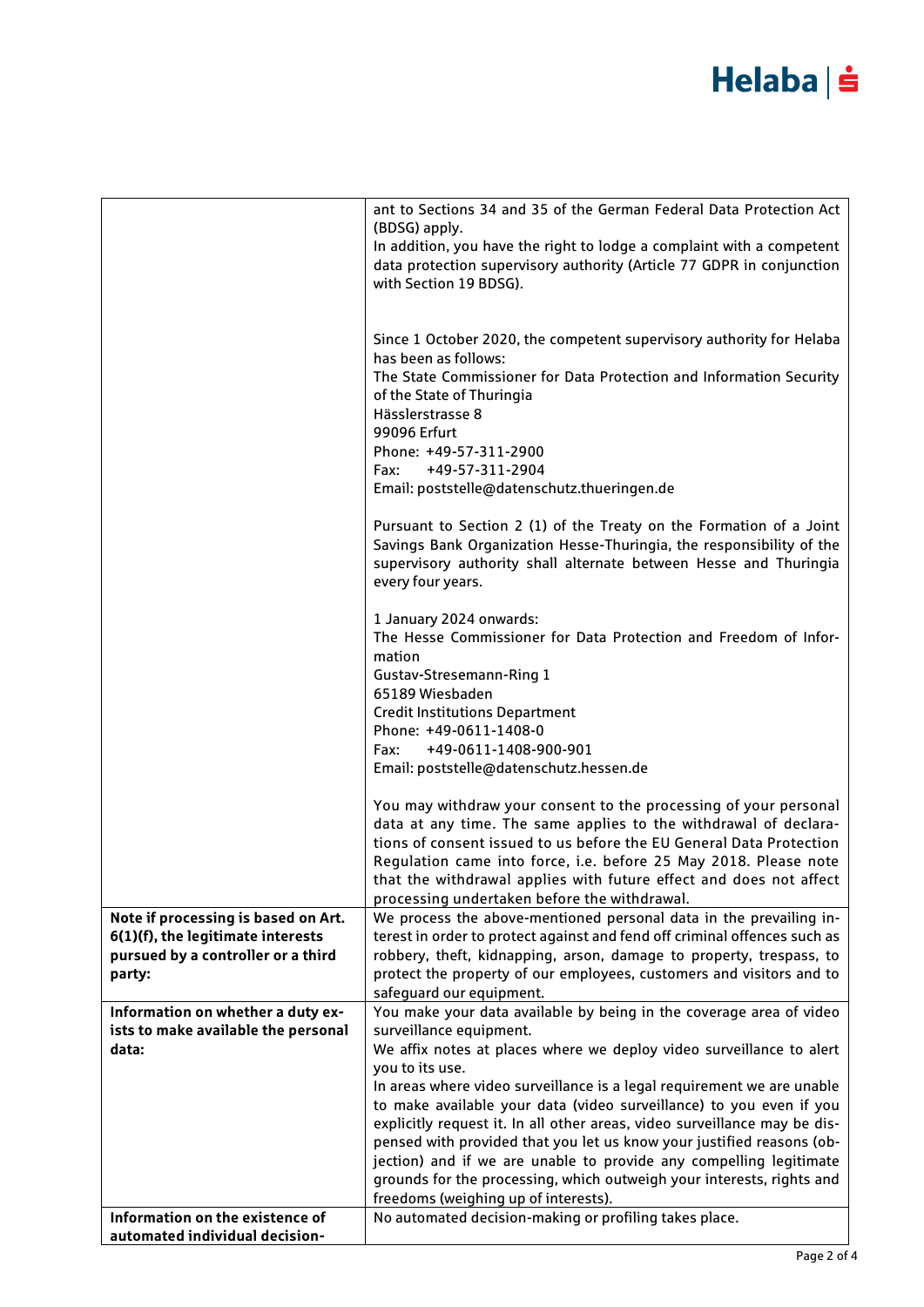

| making, including profiling, pursu- |  |
|-------------------------------------|--|
| ant to Art. 22(1) and (4) GDPR:     |  |